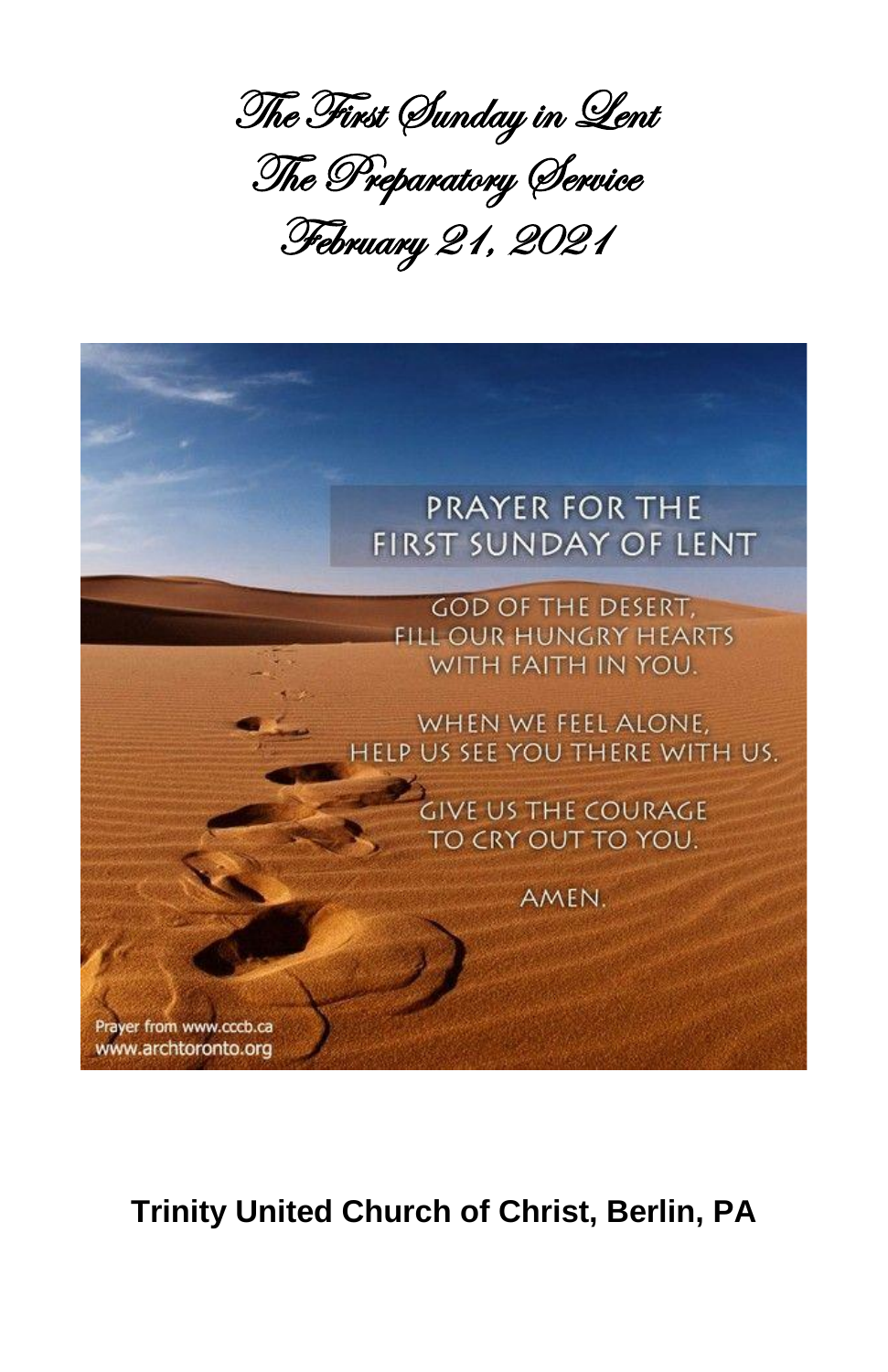## *Welcome to Trinity. . .*

*If you are spiritually weary and in search of rest, if you are mourning and you long for comfort, if you are struggling and you desire victory, if you recognize that you are a sinner and need a Savior, God welcomes you here in the name of Christ. To the stranger in need of fellowship, to those who hunger and thirst for righteousness, and to whoever will come, this congregation opens wide its doors and welcomes all in the name of the Lord Jesus Christ.*

Today is the First Sunday in Lent – Lent is a season of 40 days not including Sundays which are "little feasts of the resurrection." Today as a preparation for Lenten Holy Communion to be celebrated next Sunday, we will be using The Preparatory Service from "The Hymnal." This historical service of the Evangelical and Reformed Church was a mainstay of the Trinity Church in its history as the congregation prepared to celebrate the Lord's Table.

The service begins with the recitation of God's Law: The Ten Commandments and then moves to The Great Litany, which is a prayer of call and response. Following a hymn, scripture and message, the pastor delivers an exhortation and then leads the congregation in a Confession of Sin. The confession ends with questions from the catechism, an assurance of pardon, the singing of a hymn and benediction.

We will be using the old "The Hymnal" this morning for the service which begins on page 14.

Next Sunday we will celebrate the sacrament of Holy Communion.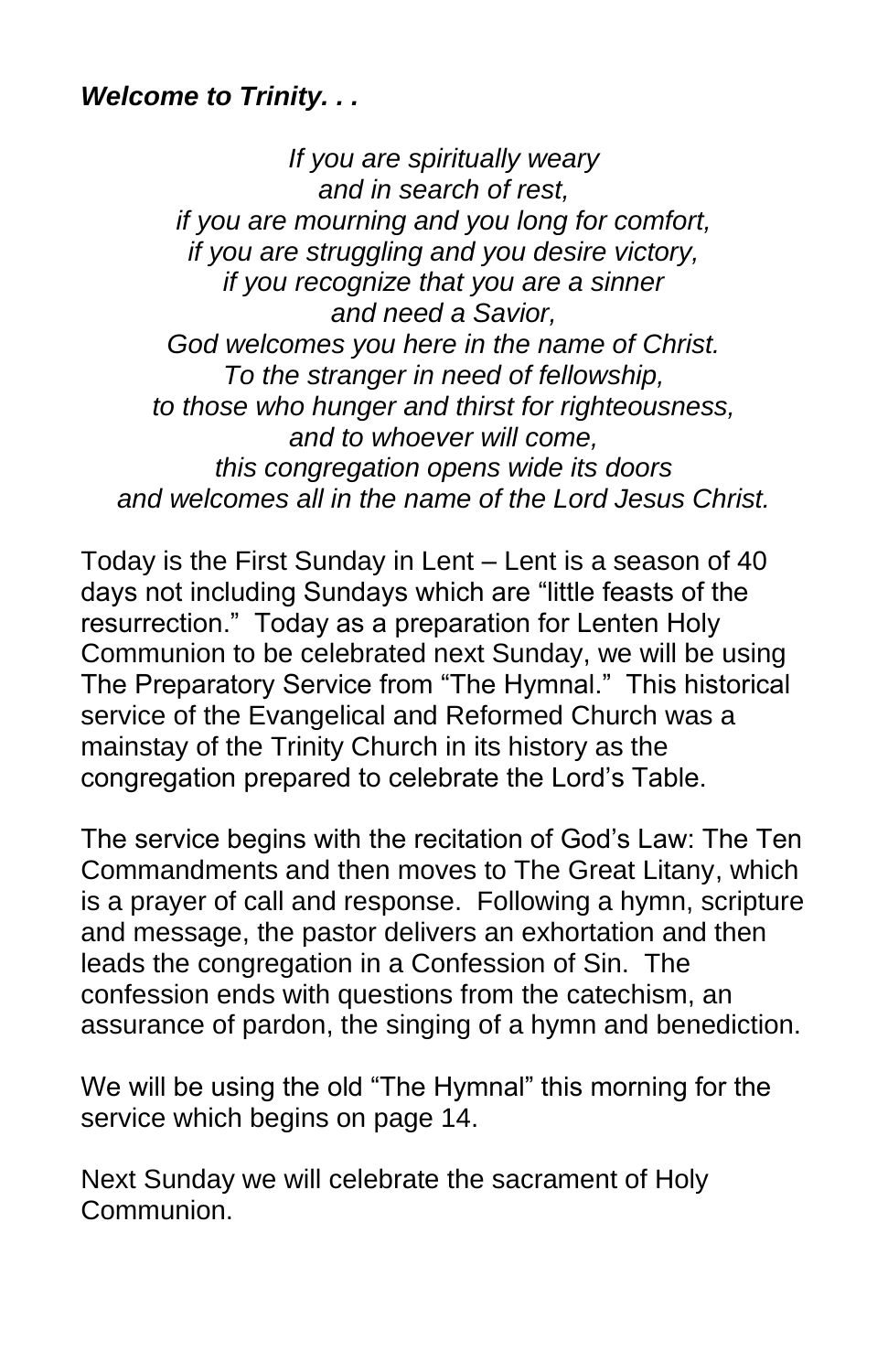## **The Preparatory Service**

| <b>Music of Preparation</b>                        | Nimrod - Elgar         |  |  |  |
|----------------------------------------------------|------------------------|--|--|--|
| <b>*The Invitation and God's Law</b>               | Page 14                |  |  |  |
| The Litany [you may be seated or kneel]            | Page 15                |  |  |  |
| *Hymn: No. 198                                     | holy, Holy, Holy Lord! |  |  |  |
| <i>*Gospel of our Lord Jesus Christ</i>            | St. Mark 1:9-15        |  |  |  |
| "PD"<br><b>Homily</b><br><b>Repent and Believe</b> |                        |  |  |  |
| <b>Exhortation</b>                                 | Page 18                |  |  |  |
| <b>Confession of Sin [seated or kneel]</b>         | Page 19                |  |  |  |
| *Hymn: No. 254                                     | Jesus, I Live to Thee  |  |  |  |
| *Dismissal with Blessing                           |                        |  |  |  |
| *Going Forth                                       |                        |  |  |  |

#### **+ + + + + + +**

## **Penn West Conference Lenten Benevolence Mission** – The Conference Board of Directors has endorsed a Benevolence Mission of retiring medical debt for those in financial need in our region. The request is for every church of the Conference to provide a gift of \$250.00 at the least with a total of \$15,000 being raised which will retire \$1.5 million dollars of medical debt through a program that purchases debt from hospitals and assists those in need. You may mark on your Giving Envelope "Penn West" and your gift will be credited to this request. We will receive gifts through Easter Sunday here at Trinity.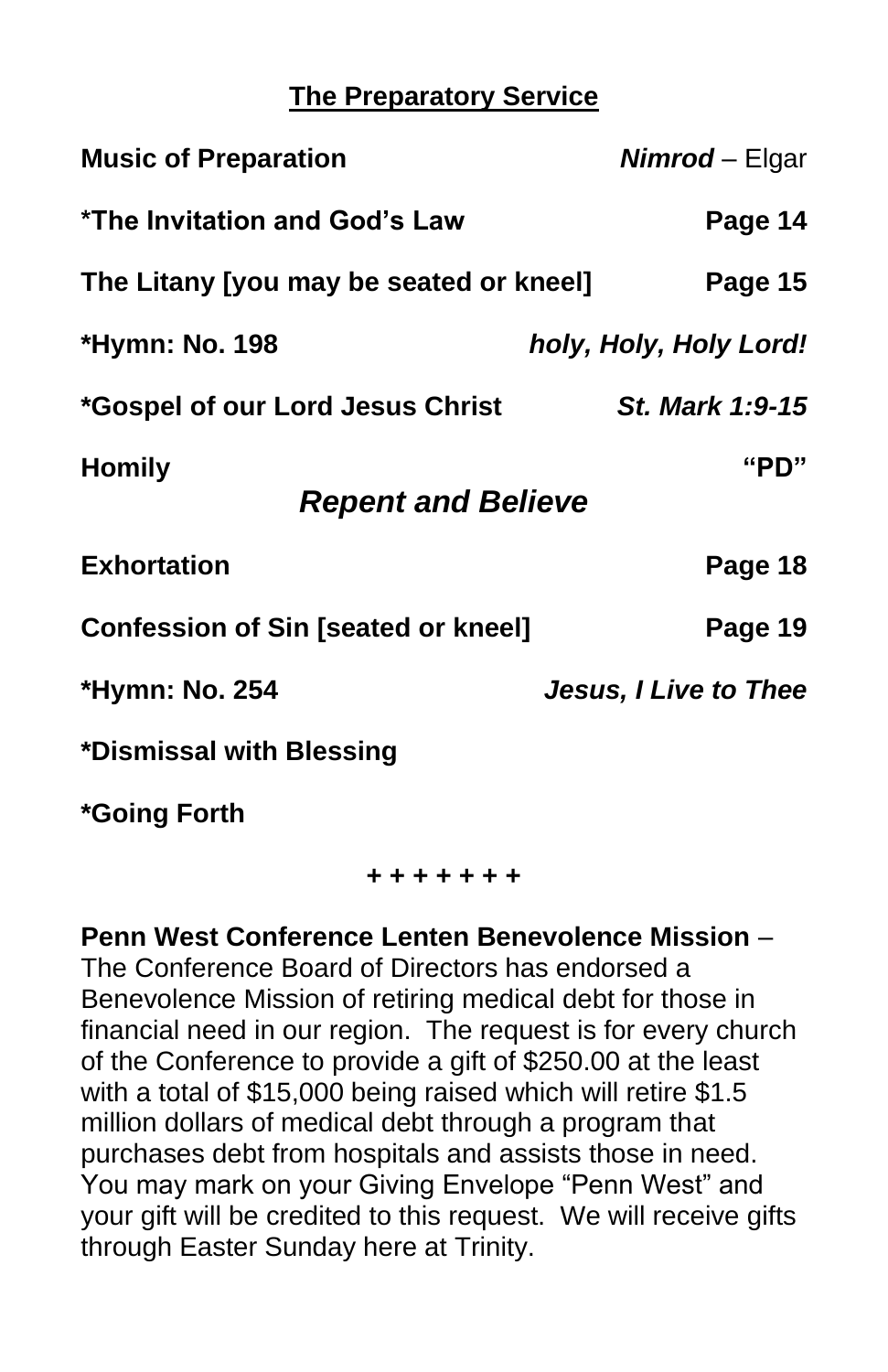**The Annual One Great Hour of Sharing** Offering will be received during March. Offering Envelopes will be available at the end of February.

**Sunday School** – Christian Education Committee will be meeting to discuss the return of Sunday School to the Sunday schedule.

## **Holy Week 2021**

**Maundy Thursday – April 1:** *Service of Holy Communion and Stripping of the Altar* at 7 p.m. Zion Lutheran Church, Meyersdale.

**Good Friday – April 2:** *Service of Shadows and Darkness* at 7 p.m. Trinity Church.

The Consistory has decided to share Holy Week with our Friends at Zion. We hope you will share in the services of Holy Week.

## **Special Committees:**

If any member has interest in serving on a special committee, please contact Tom Calvert, Larry Hay or call the church office.

#### **Standing Committee (Meets as Needed)**

Christian Education Communion Fellowship & Funerals **Hugs & Kisses** Music **Music Music Music Music Music Music Music Music Music Music Property** 

### **Special Committee (Meets as Needed)**

Child Clearance Committee Social Media Committee Trinity Youth Fellowship Christmas Decoration Endowment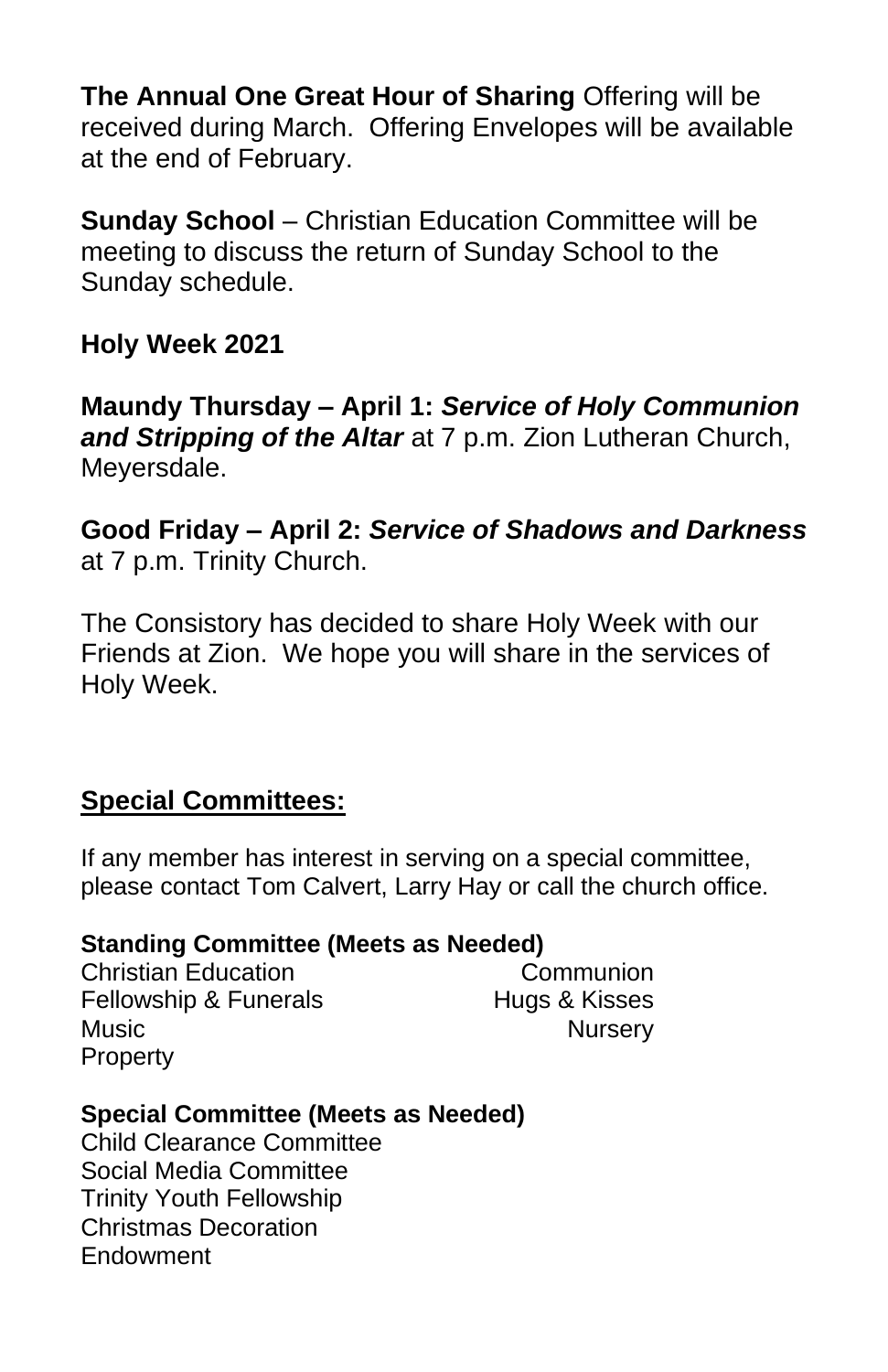Sound Trinity Outreach **Paraments** 

#### **Giving From 2/7/2021**

|              | Rec       | <b>Budget</b> | Over/Under |
|--------------|-----------|---------------|------------|
| General      | \$3600.00 | \$2,434.93    | \$1165.07  |
| Ben          | \$801.00  | \$213.46      | \$587.54   |
| <b>Maint</b> | \$137.00  | \$163.46      | $-526.46$  |
| Mem          | \$200.00  |               |            |
| <b>Total</b> | \$4738.00 | \$2811.85     | \$1726.15  |

Benevolence includes Food Pantry/Souper Bowl of \$525 Memorials – includes Memorial Fund of \$100; Food Pantry Memorial of \$100

#### **Those Remembered in prayer:**

God's guidance and protection for Armed Forces.

#### **Shut Ins:**

Roy Bucher, Helen Diest, Mary Forespring, Fae Hetrick, Cynthia Kelly, Lois Krause, Deb Luteri, Lois Saylor, Dirkje Stellingwerf.

#### **Healing Concerns:**

Cassie Albright, Mark Amyot, Terry Coslic, Pam Crooks, John Durst, Susan Durst, Wilma Durst, Bryan Emerick, Tony Fertitta, Linda Gallick, Janet Gindlesperger, Kathryn Grimm, Brenda Leister, Tom Logston, Larry McCullen, Bayley Mull, Bob Murphy, Karol Saylor, Tyler Seifert, Dwight Smith, Harry Watkins, Heather Weighley, Nancy Weighley, John Will, Karen Will.

### *Where You May Find. . .*

**The Nursery:** *is on the lower level for children and their parent. A big screen TV is mounted in the room so that you may watch the service.*